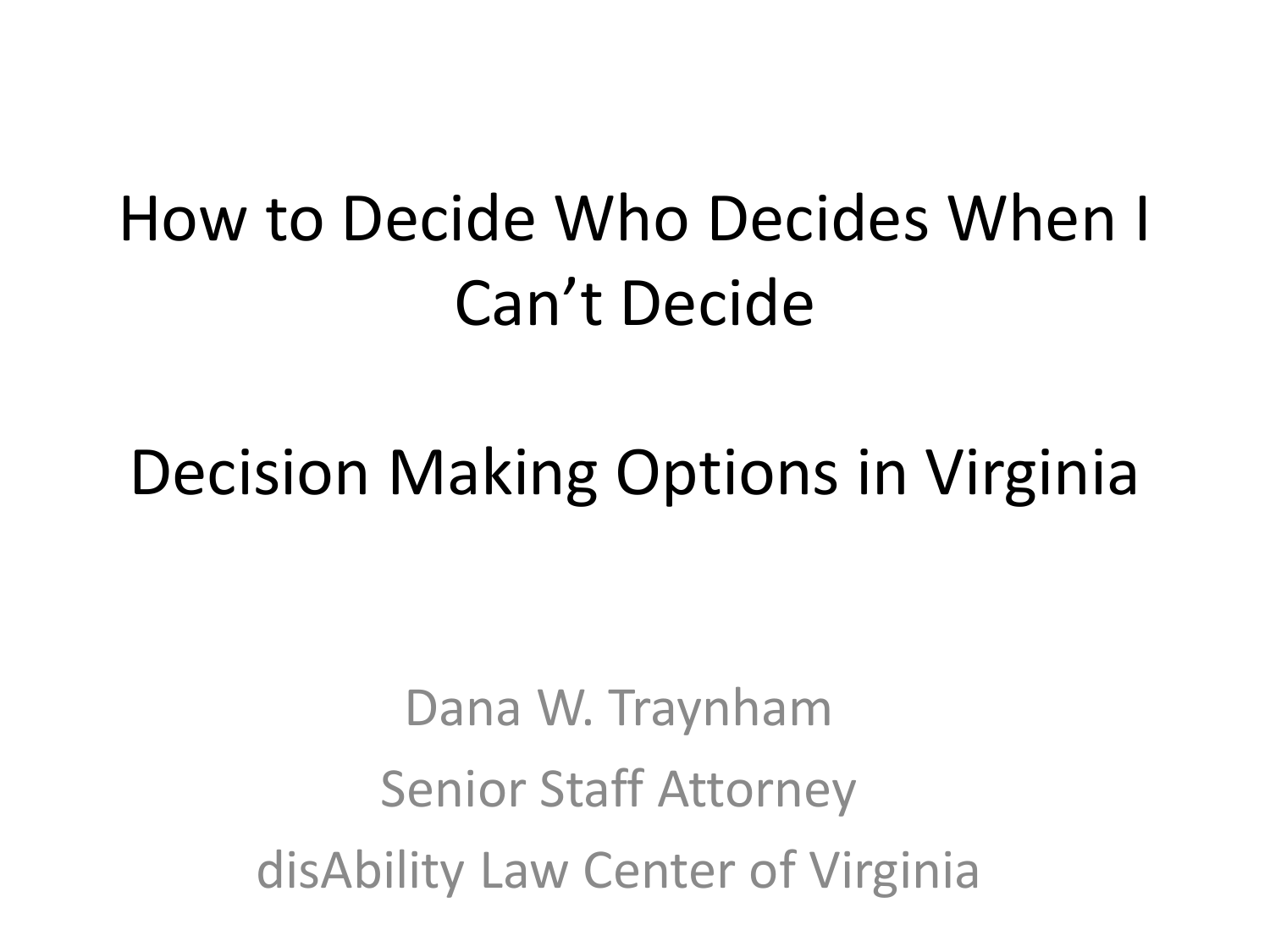#### **Capacity**

- The ability to:
	- Take in information;
	- Make an informed decision; and
	- Communicate your decision.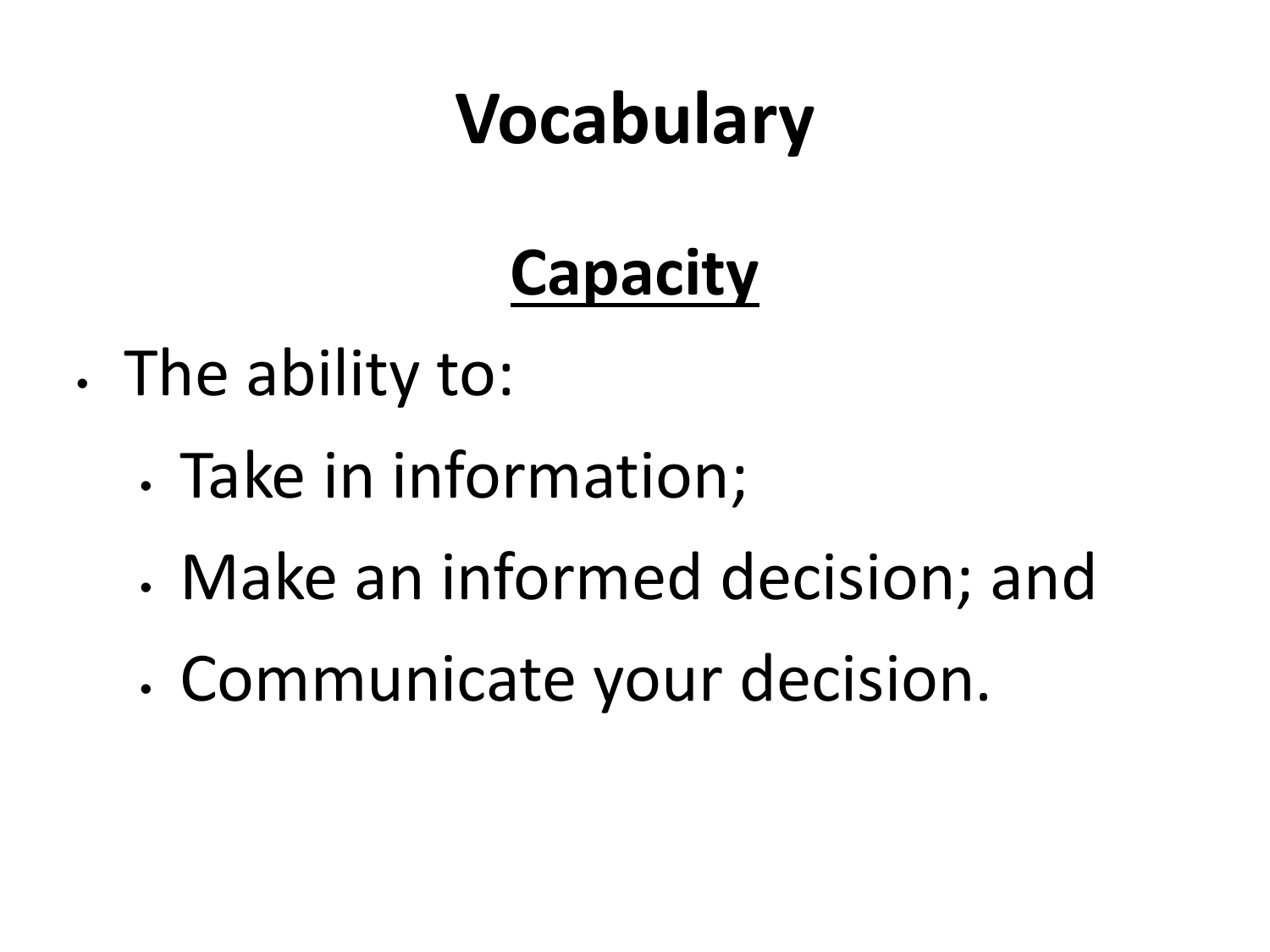#### **Advance Directive**

A legal document used to prepare for a future time when you may not be able to make medical decisions for yourself due to illness or injury. It can include:

- Power of Attorney
- Living Will
- Medical Directive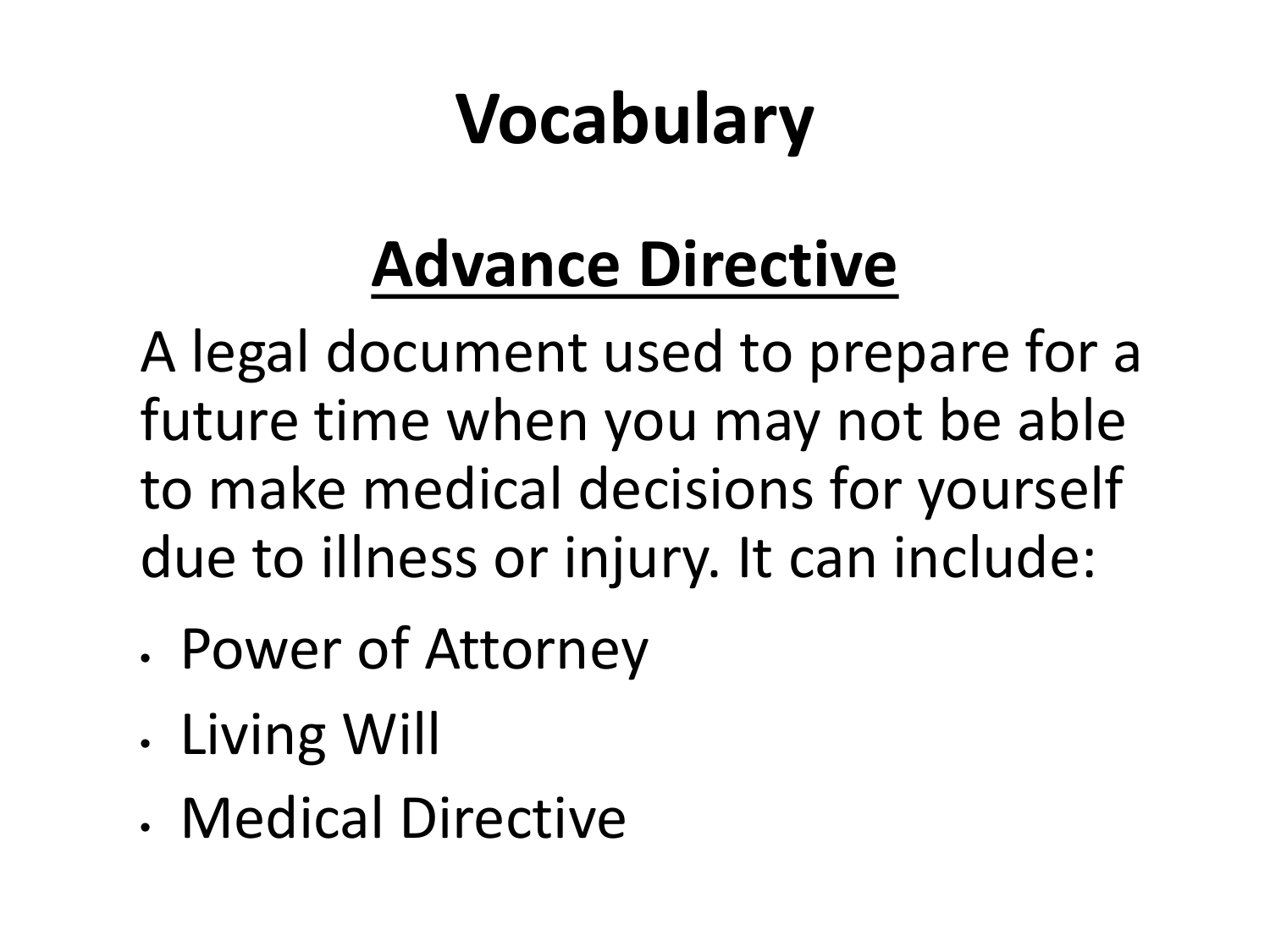#### **Power of Attorney**

A legal document you can use to name or appoint someone else to make medical decisions for you if you are ever unable to do so for yourself due to injury or illness.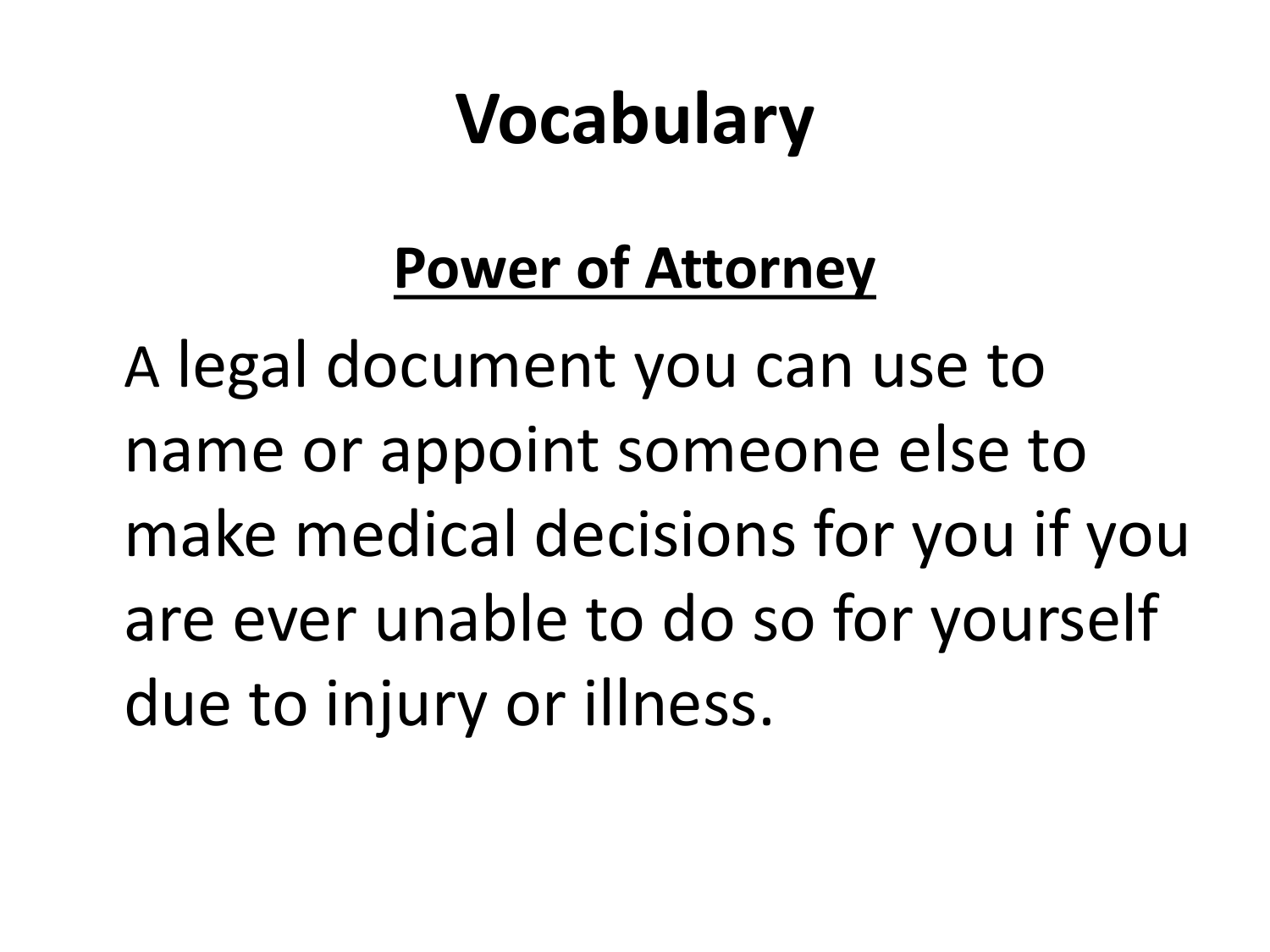#### **Living Will**

A legal document you can use to tell your loved ones and your doctors how you would like to be treated if you are at the end of your life or if you are in a persistent vegetative state. You can state your wishes about lifeprolonging treatments such as a feeding tube or respirator.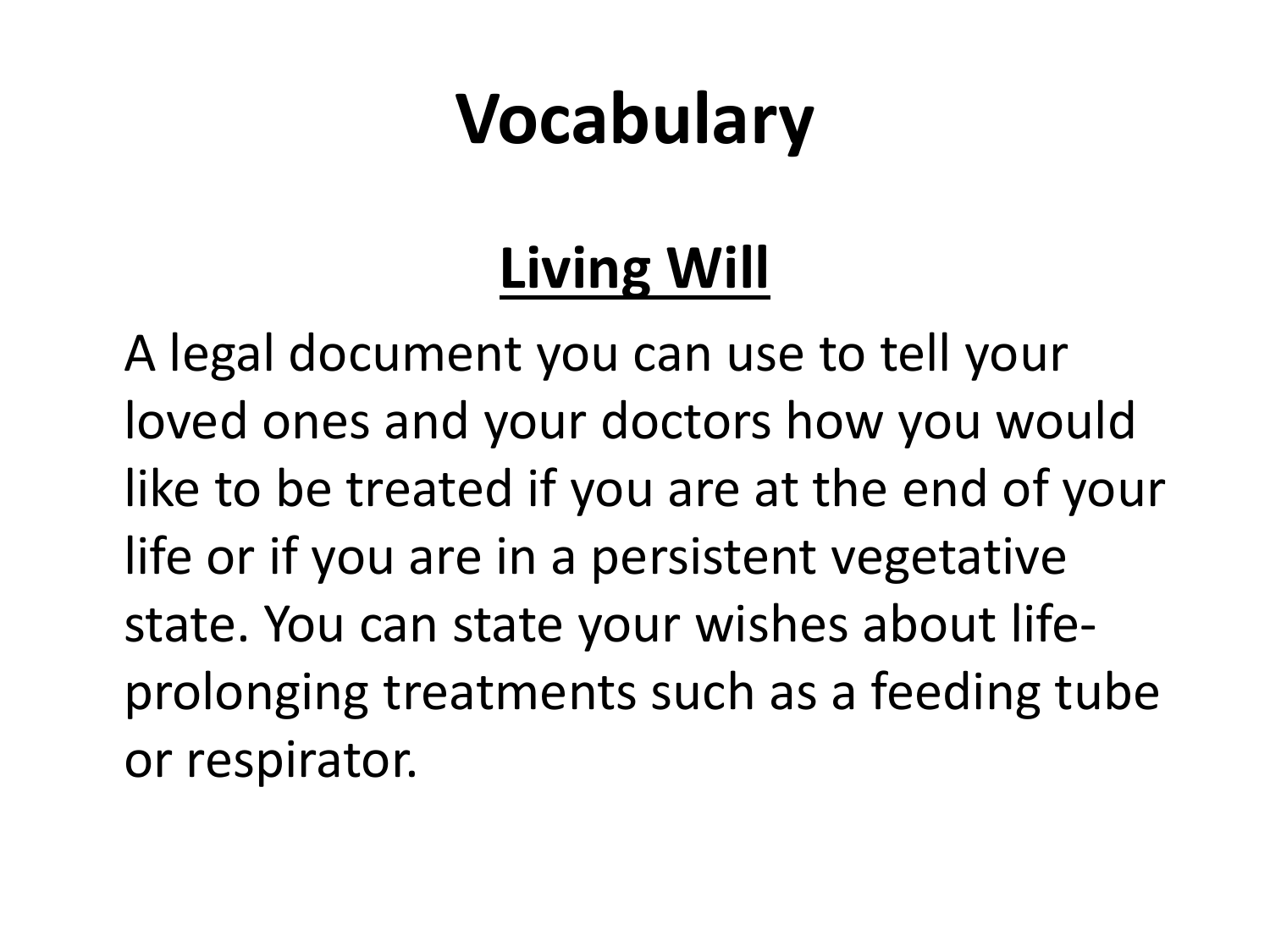#### **Medical Directive**

A legal document you can use to specify your choices for all sorts of medical care. You can include choices about your physical health and your mental health. Topics often covered include choices about hospitals, doctors, medications, and other medical treatments.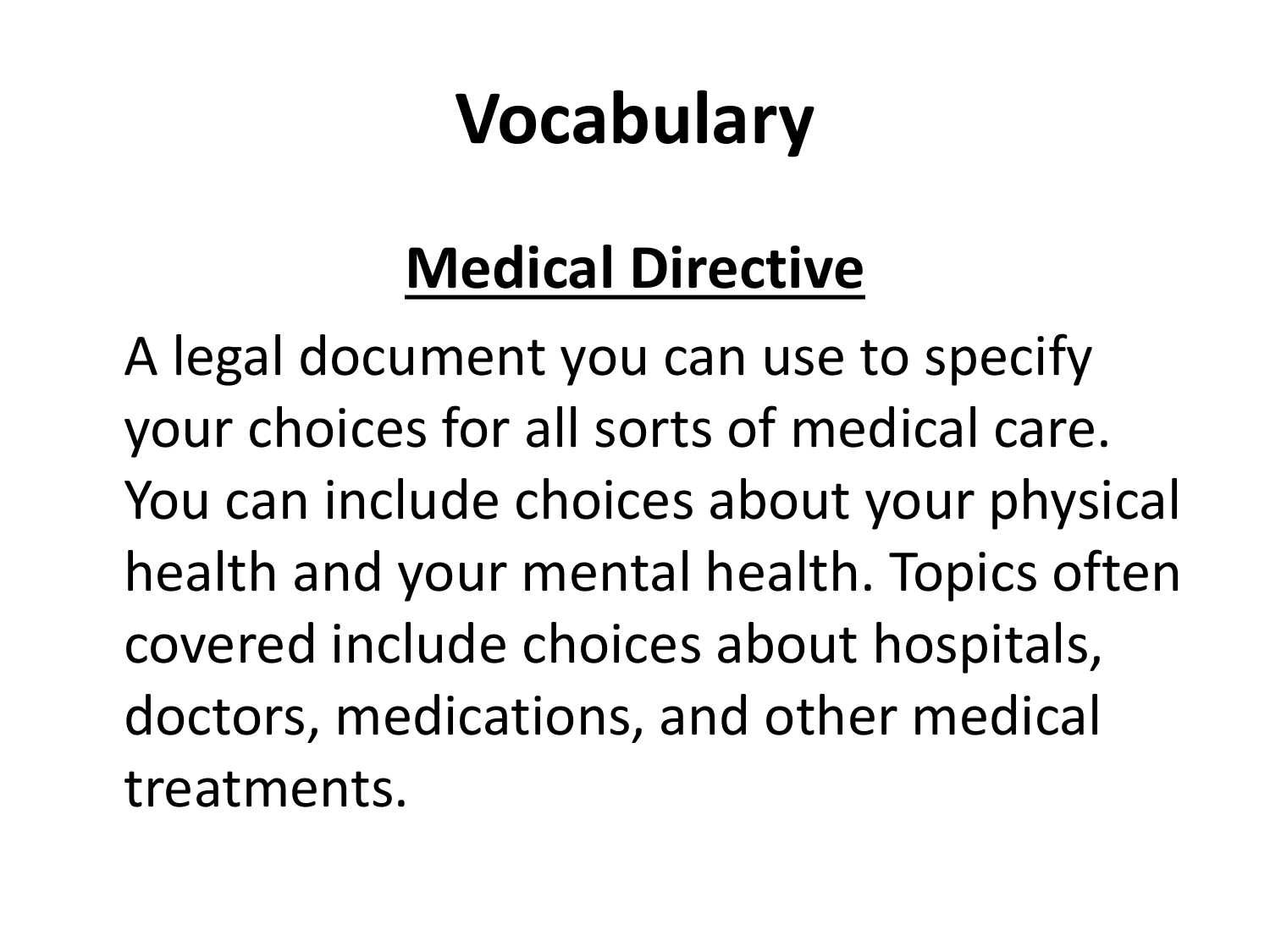#### **CAPACITY IS PRESUMED!**

Our law says that all of us who are at least 18-years old are legally capable of making our own decisions unless we have been found to lack capacity by either a court or by 2 doctors. Anyone who has capacity can use an Advance Directive to state wishes for the future.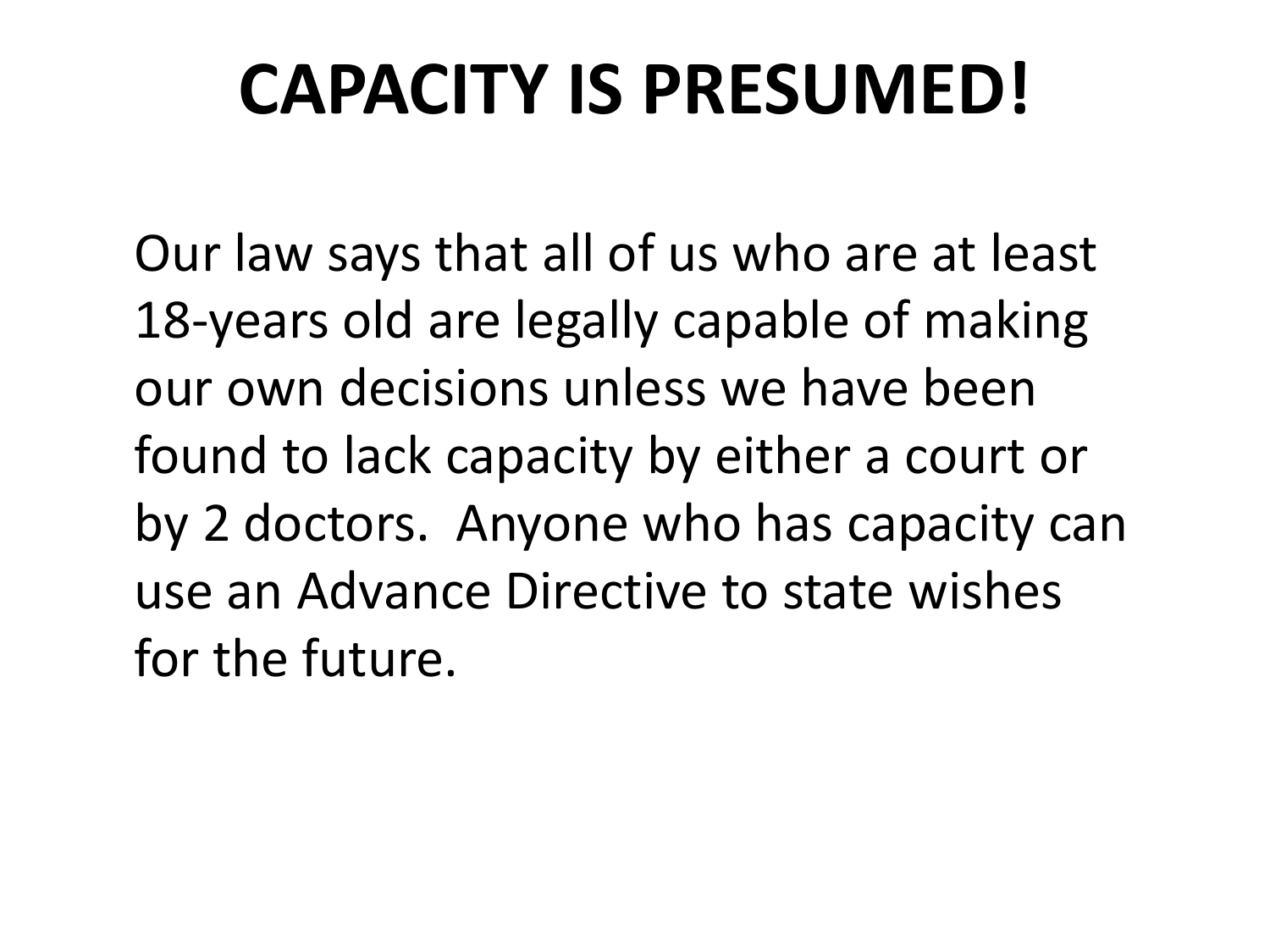#### **Me: as long as I have capacity, I make my own decisions.**

Advance Directive: I can use an Advance Directive to make decisions for myself now that can be used in the future if I'm not able to state my wishes.

- I can name someone to make decisions for me in a Power of Attorney
- I can write my choices in a Medical Directive
- I can do both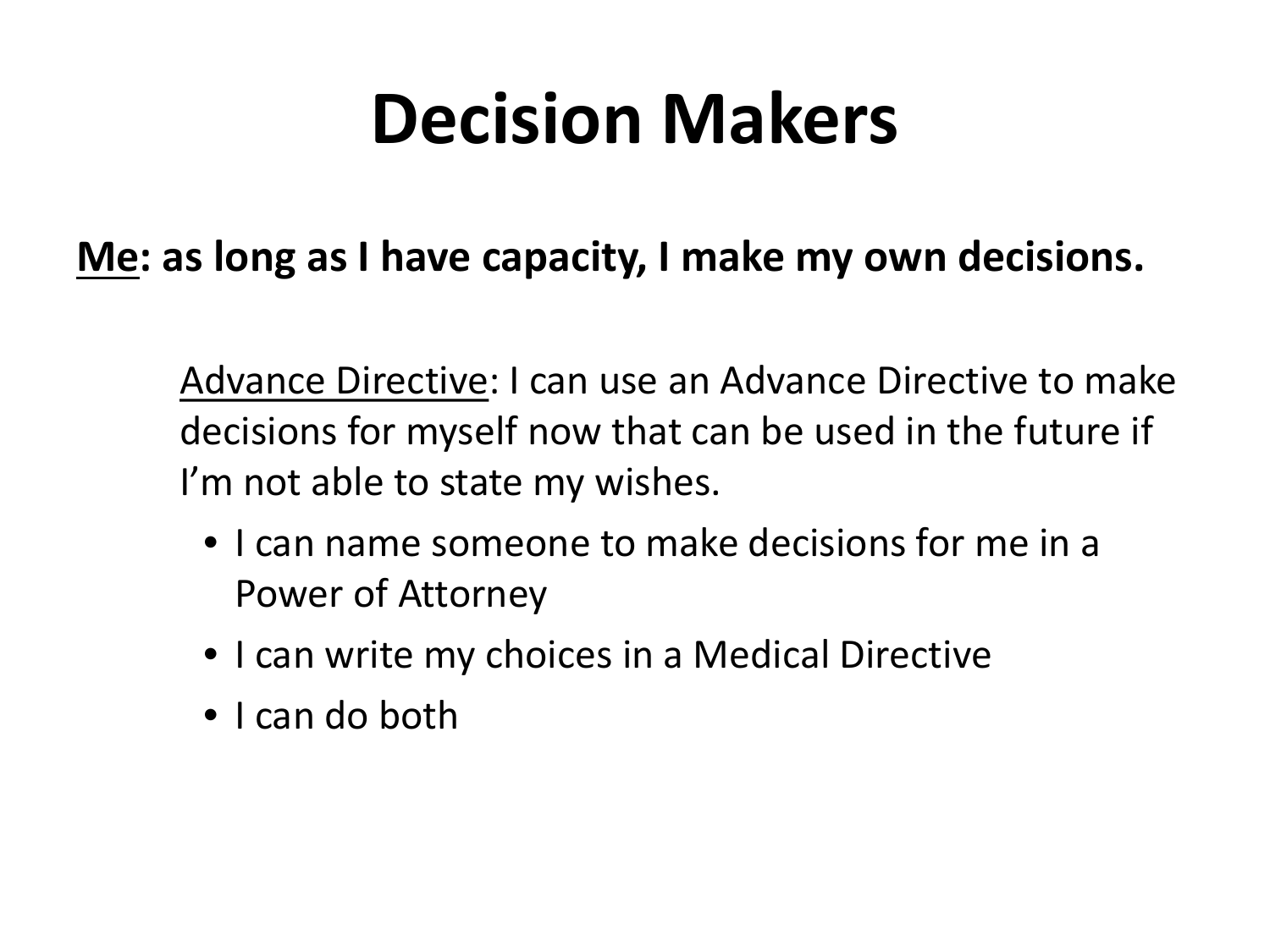Family: we have a law called the Health Care Decisions Act which states that our doctors may turn to family members to make decisions for us if we cannot and we have not written an Advance Directive. The law says that the doctor must follow the list below in this exact order. If there are 2 or more people in a category, they all get an equal vote and this can lead to disagreements. That's why it's often best to choose someone to be the decision-maker.

- 1. Spouse
- 2. Adult children
- 3. Parents
- 4. Siblings
- 5. Any other relative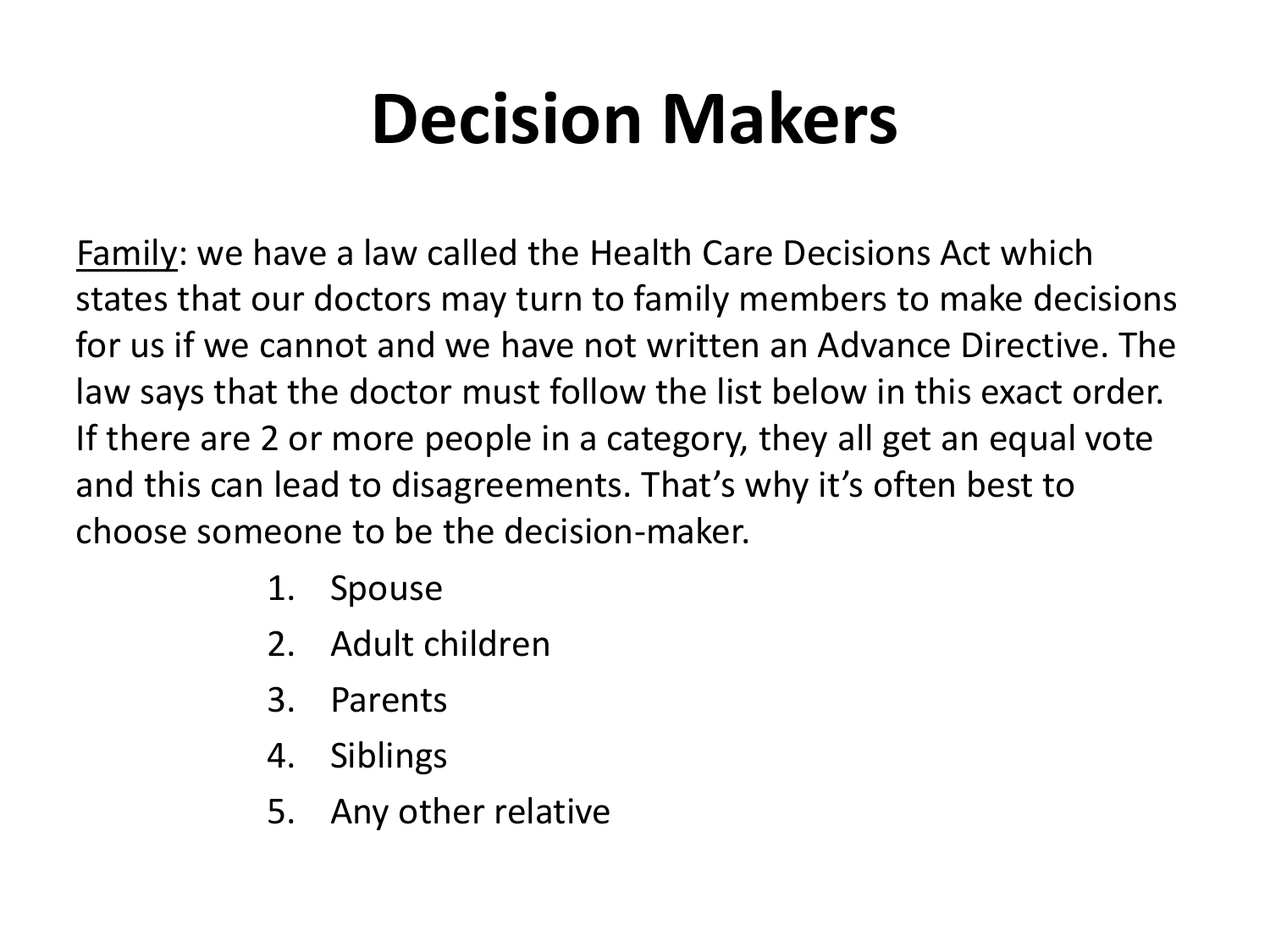#### **Authorized Representative**

If you receive services from any program that is licensed, operated or funded by the Department of Behavioral Health and Developmental Services and you cannot make decisions for yourself, the Director of that program may assign someone to make decisions for you about services in that program. If you have named someone in a Power of Attorney, that person will make decisions for you and you will not need an Authorized Representative. An Authorized Representative can only make decisions about services in that particular program. They cannot make medical decisions for you if they are not provided within that program.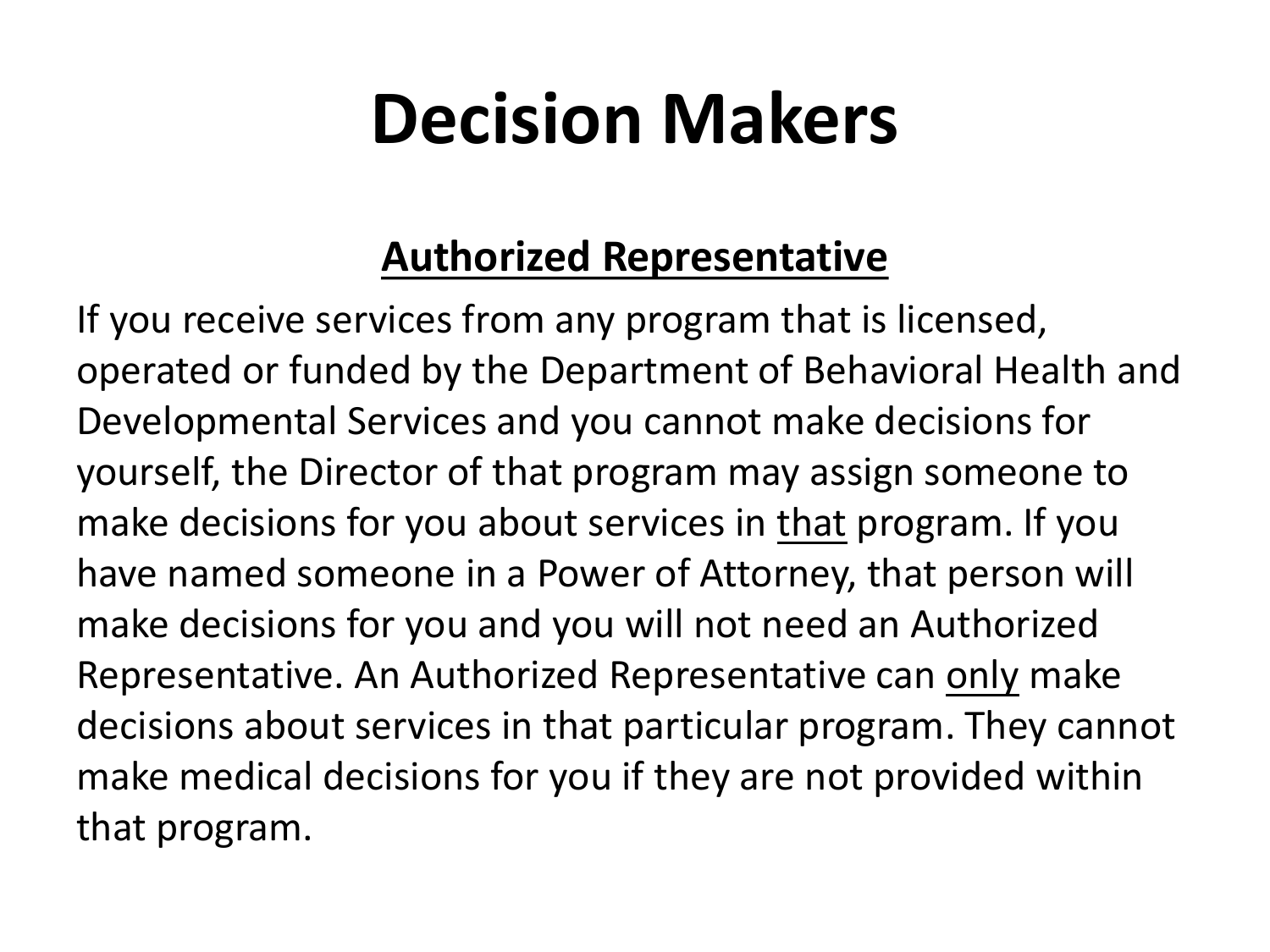#### **A Judge**

There are 2 ways a judge may make decisions that affect your decision-making rights:

- 1. Guardianship: if someone files a petition with the Court and asks to be your guardian, the judge may decide you do not have capacity and appoint someone to make decisions for you.
- 2. Court-ordered treatment: If you cannot make your own decisions and do not have an Advance Directive or anyone to make decisions for you or if your family cannot agree on treatment, the doctor may go to Court and ask the judge to make the decision.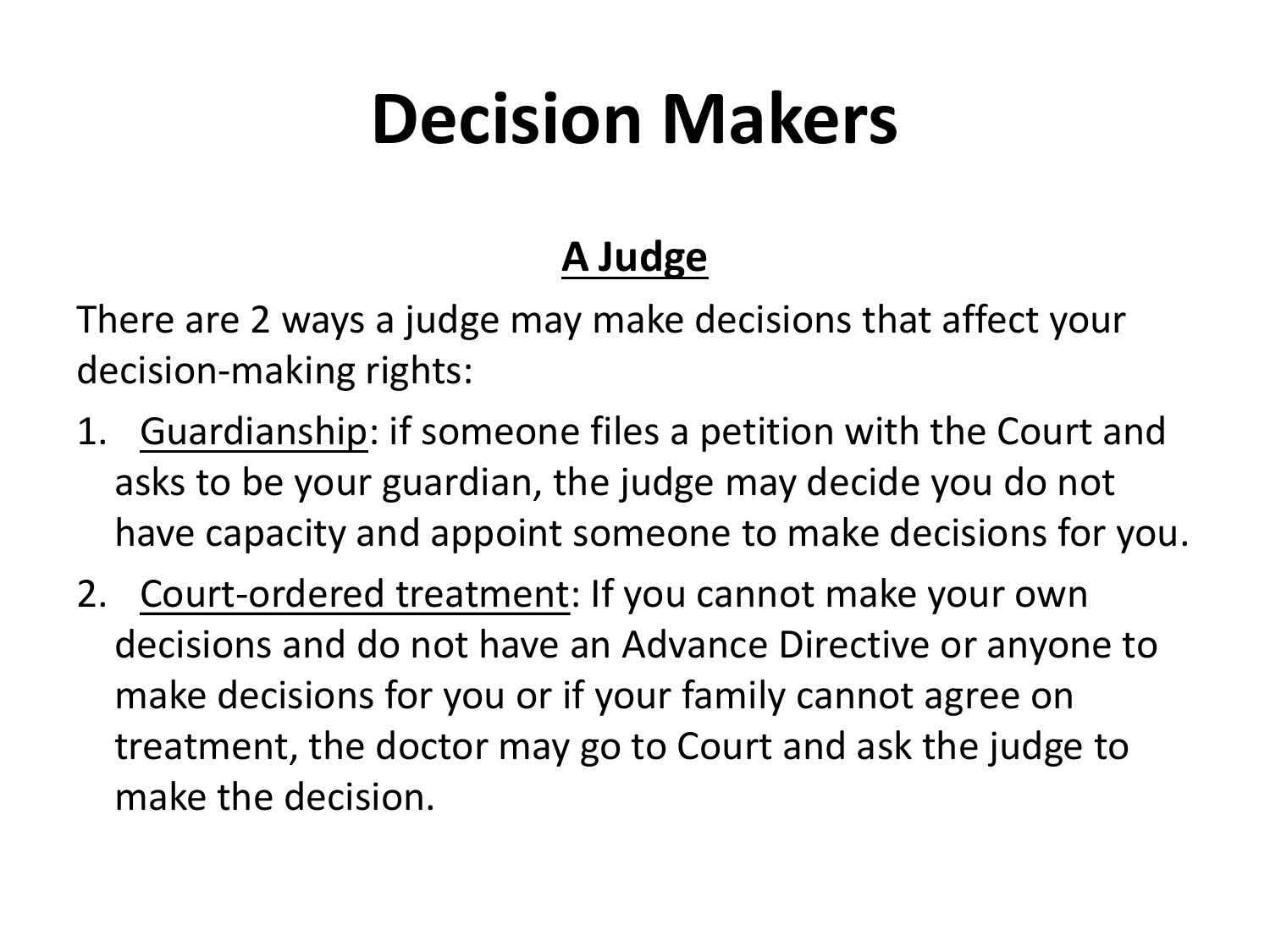## **Power of Attorney**

#### **Things to consider when choosing an agent:**

- Complete trust: this person may have to make very important decisions for you
- Willingness: make sure the person is willing to take on the responsibility
- Availability: can the person be easily reached in case of emergency?
- Alternate agent: you may want to choose a list of 2 or more people just in case your first choice is not available
- Beliefs and values: does the person share your religious beliefs and values? If not, can the person make choices based on your wishes?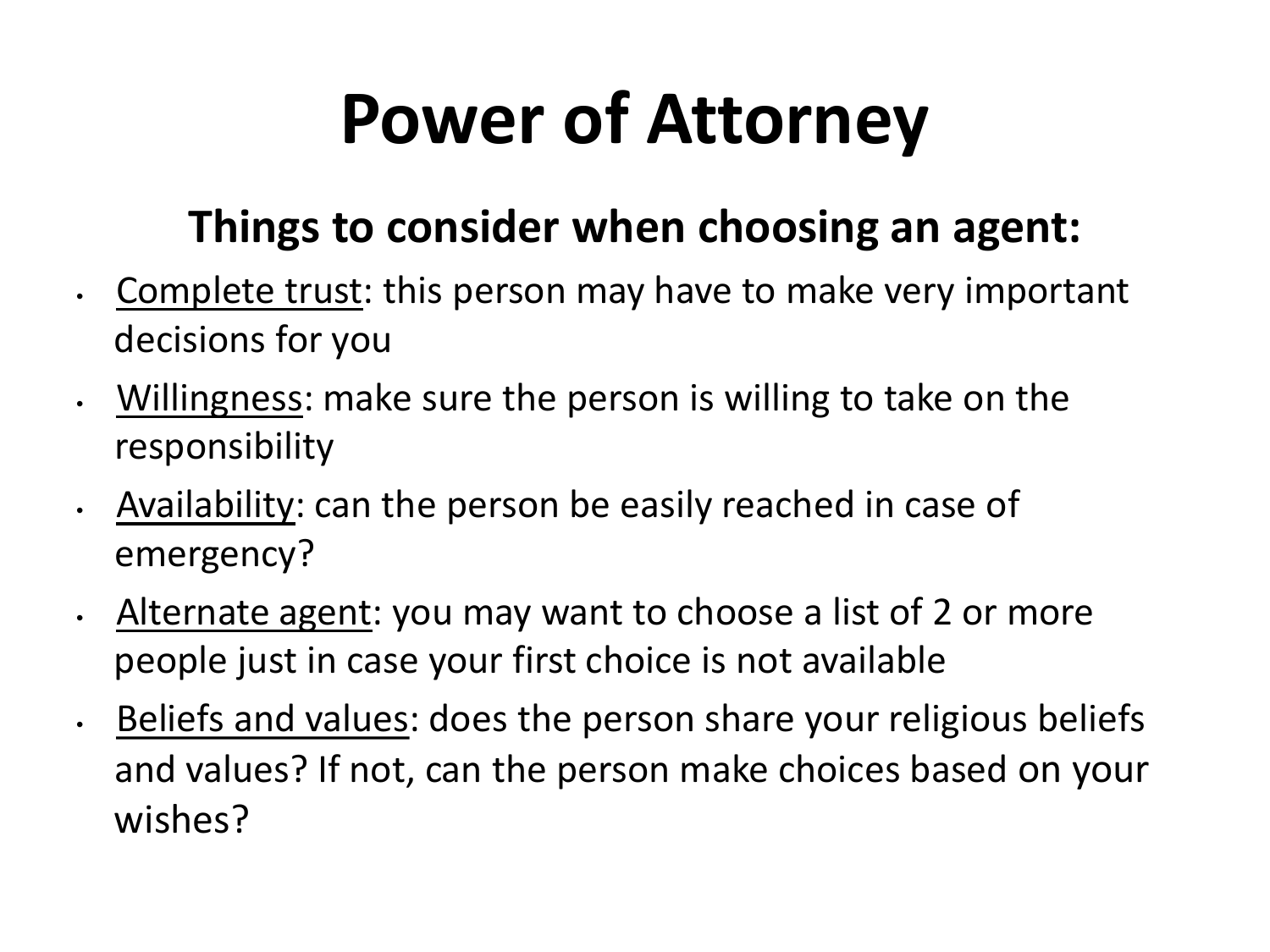#### **Powers of Agent**

- Specific or general: some people choose to create a very basic Power of Attorney that gives the agent the power to make all medical decisions.
- Limitations: some people have very specific beliefs and feelings about certain medical treatments and they want their agent to follow their wishes for these decisions. Some people may limit their agent's power to control things such as:
	- End of life decisions
	- Visitation
	- Organ or tissue donation
	- Admission to psychiatric facility
	- Treatment over protest
	- Medical research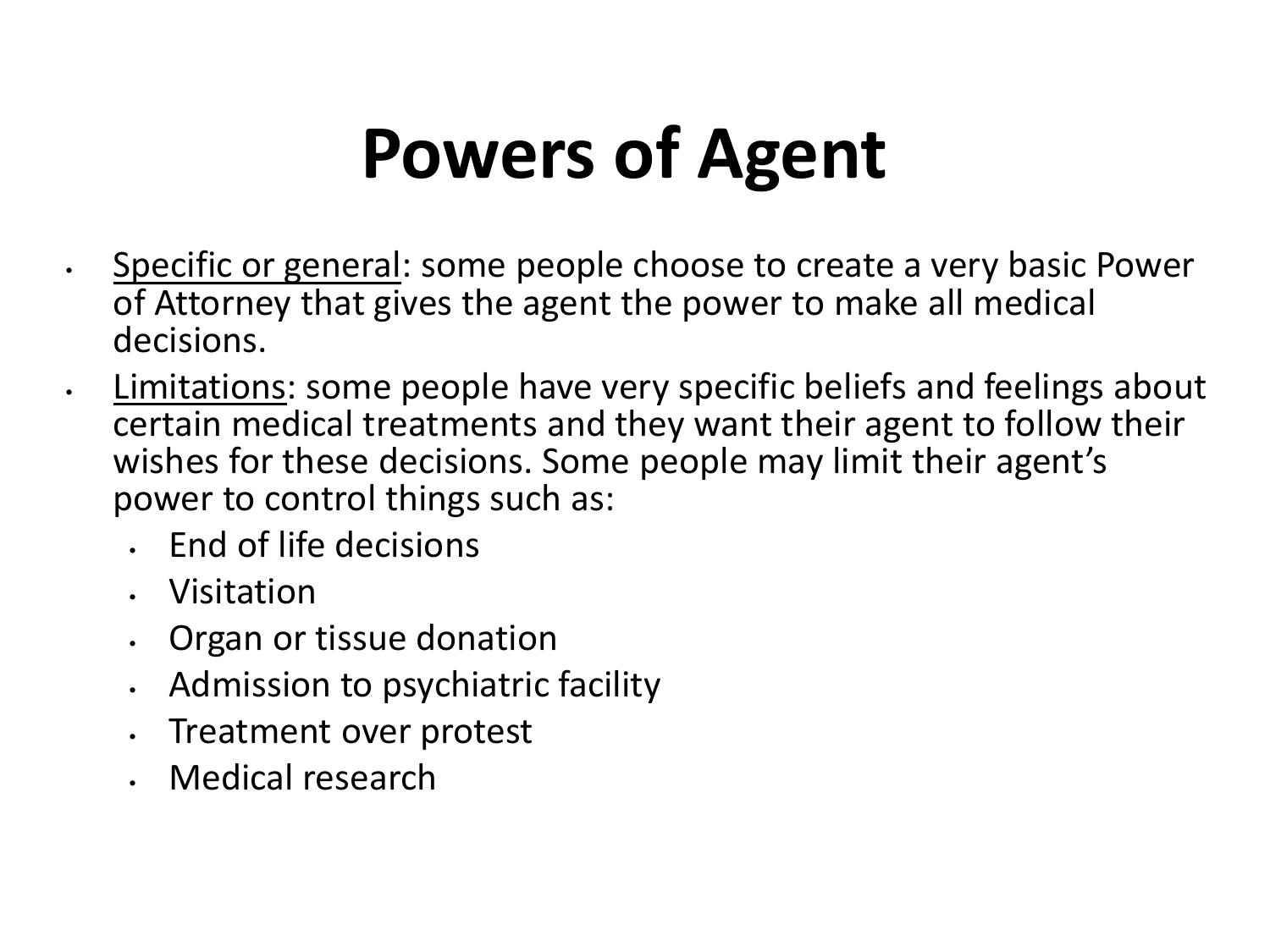## **Medical Directive**

If you choose to put your wishes in writing in a Medical Directive, you can include choices about any medical decision. The most common things people think about including are:

- Medications you agree to take and ones you don't want
- Allergies (include allergies to medications, food, or anything that could cause you harm or distress)
- Preferred hospitals and ones you would rather not go to
- Preferred doctors and those you would rather not see
- Preferences about specific types of treatment
- Whether you'd want to use experimental treatment
- People you'd want to be notified when you go to a hospital
- People you want to be able to visit you and those you want to be excluded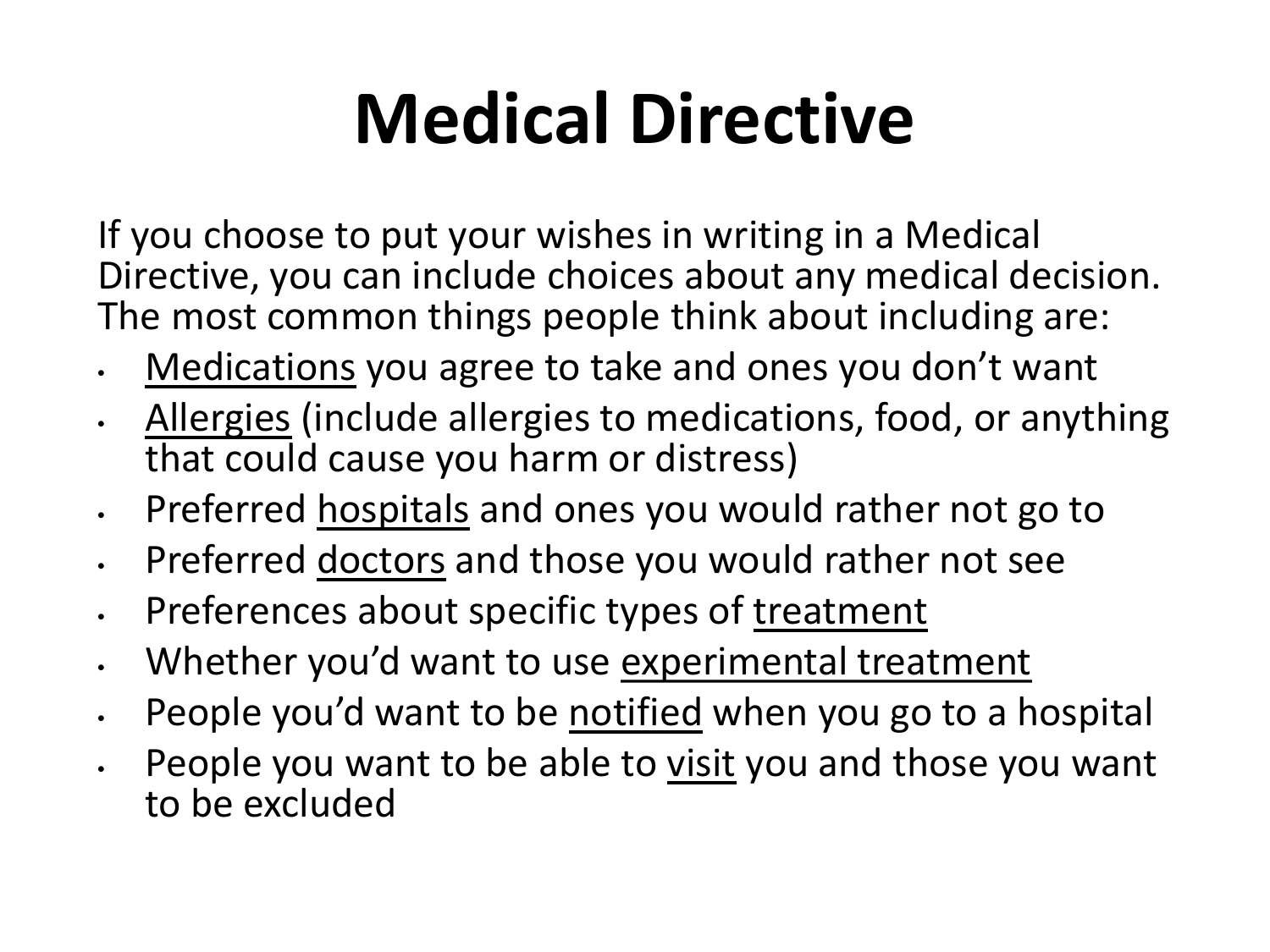## **Can I Get Some Help?**

#### **Absolutely!**

Here are some resources:

- You can call us if you have any questions about Advance Directives. dLCV advocates are available to answer your questions every Monday, Wednesday and Friday from 8:30 until 4:00. Our toll-free number is: **1-800-552-3962**
- You can find a basic Power of Attorney form with instructions on this website.
- You can find other forms and information at www.virginiaadvancedirectives.org
- You can talk to your doctor or therapist.
- You can hire an attorney to complete an Advance Directive.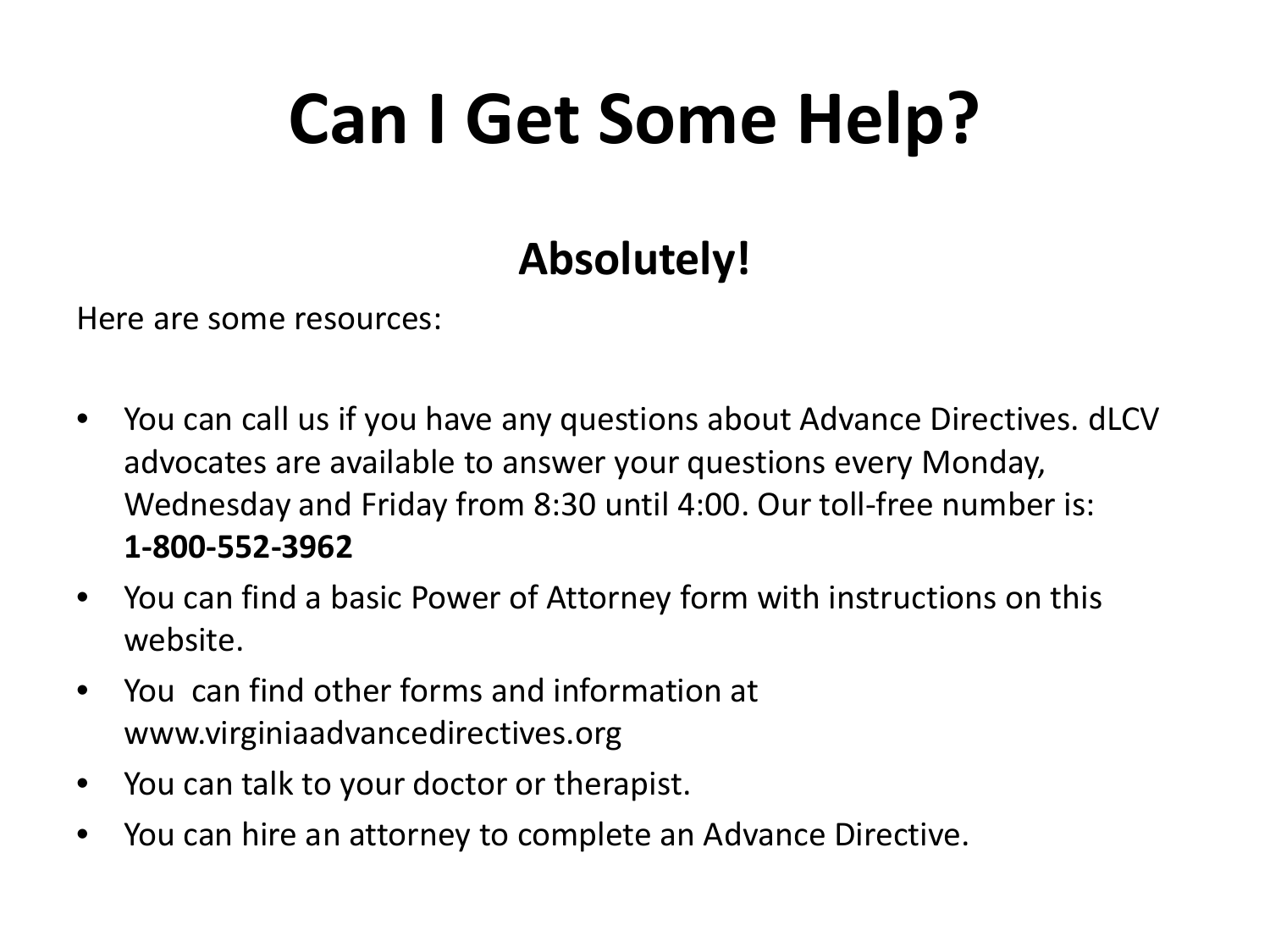# **Next Steps**

• After you write your document, you need to sign it in front of **2** witnesses. These 2 people must be at least 18.

**Signing**

• Virginia law does not require a Notary, but it is a good idea if possible. If you plan to get your document notarized, you and both of your witnesses must sign it in front of the Notary. You will need to show the Notary your ID, so be sure to have that with you.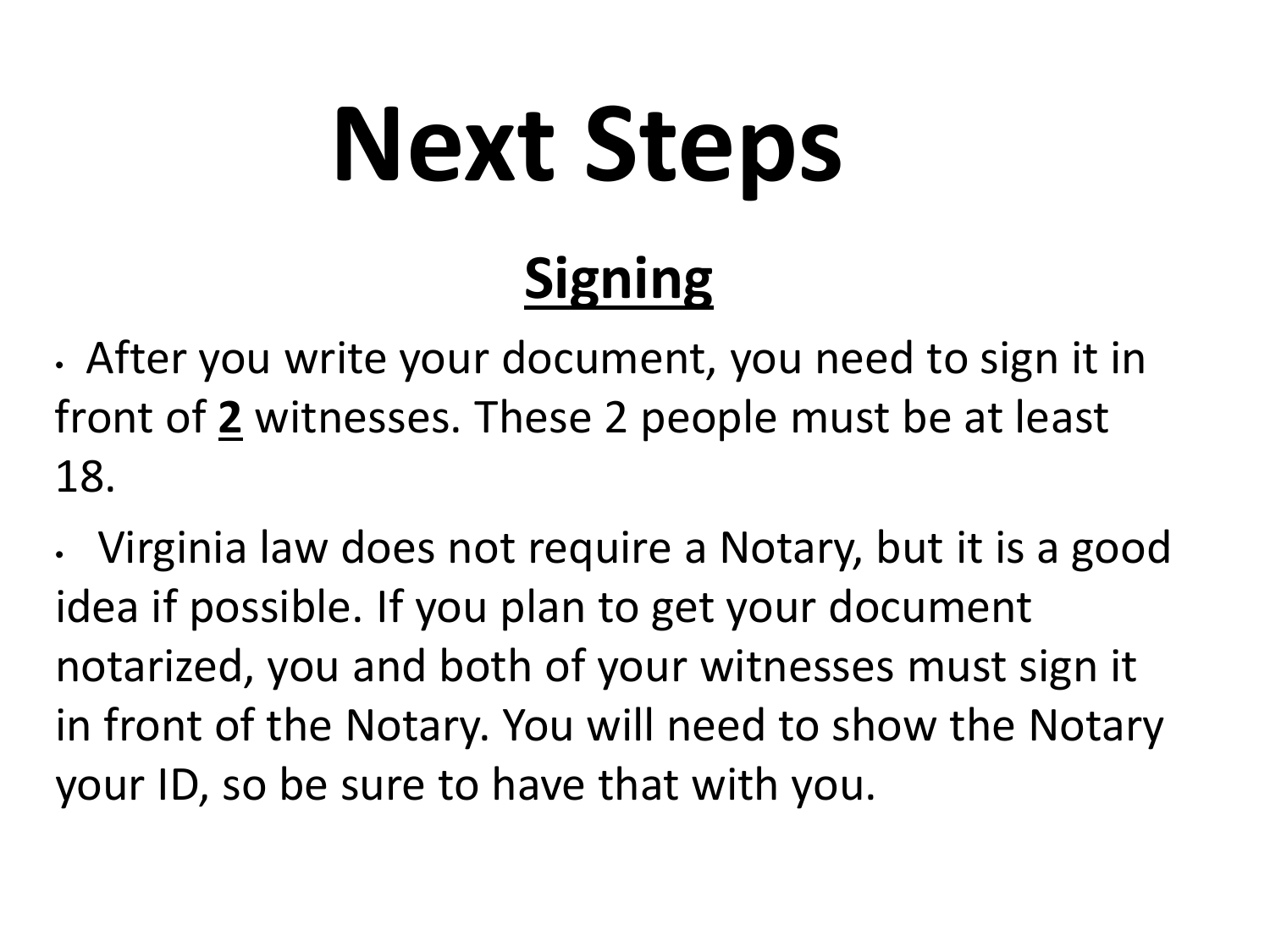## **Copies**

- Provide copies to the following:
	- Your agent
	- Your doctors
	- Your local hospital
	- State Registry
	- Family members and others
- Keep track of who received copies.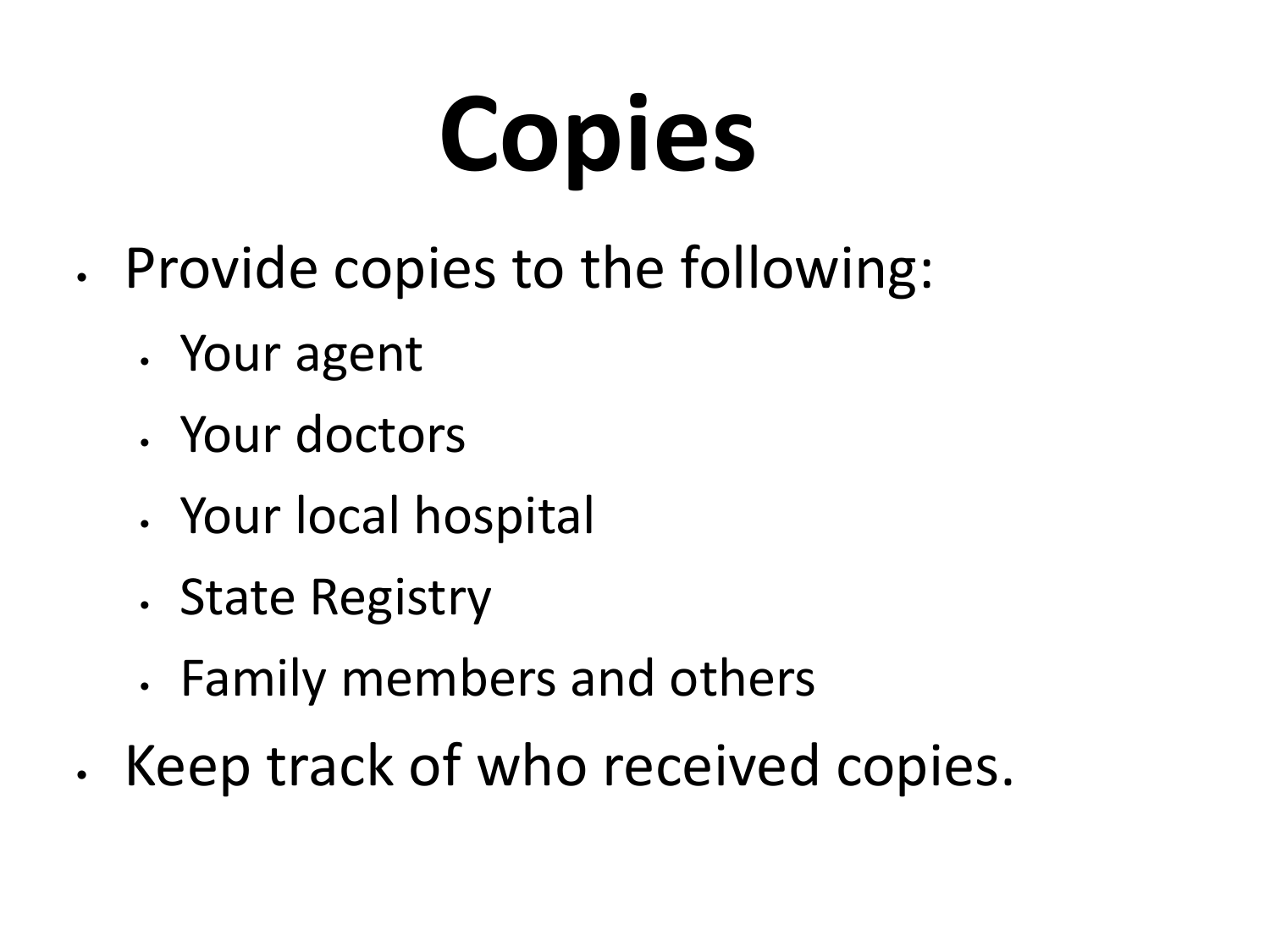#### **State Registry**

Virginia has a free database where you can register your advance directive so that medical professionals can access it if necessary.

Their website is www.virginiaregistry.org

Their helpline is (800) 224-0791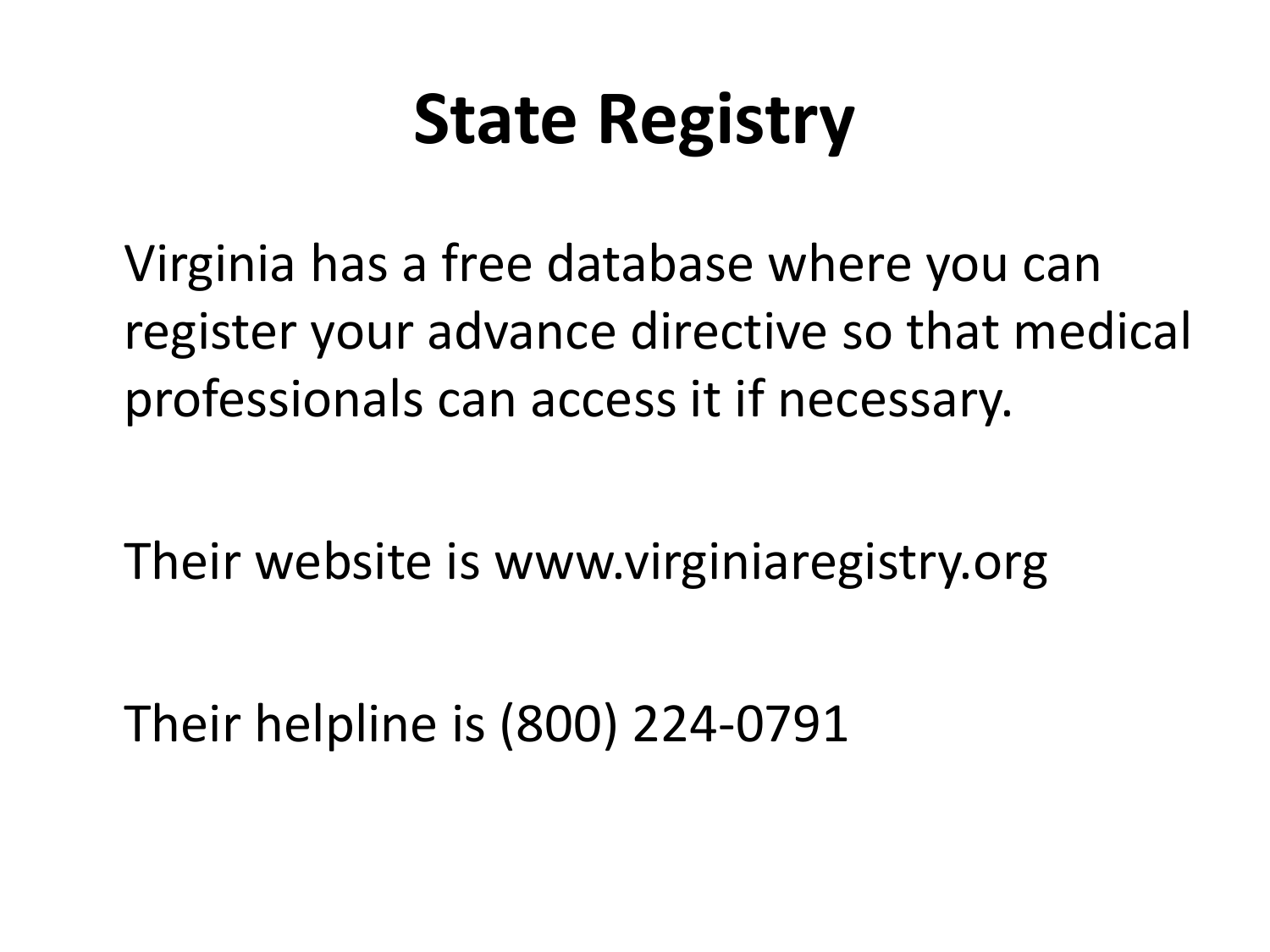## **Revoking**

- Revoking an Advance Directive makes it invalid.
- An Advance Directive is easy to revoke
	- Prior one is automatically revoked when you write a new one.
	- Tear up all copies.
	- Notify everyone who received a copy.
- If you put your document on the state registry, be sure to let them know that you revoked it or send them a copy of the new one.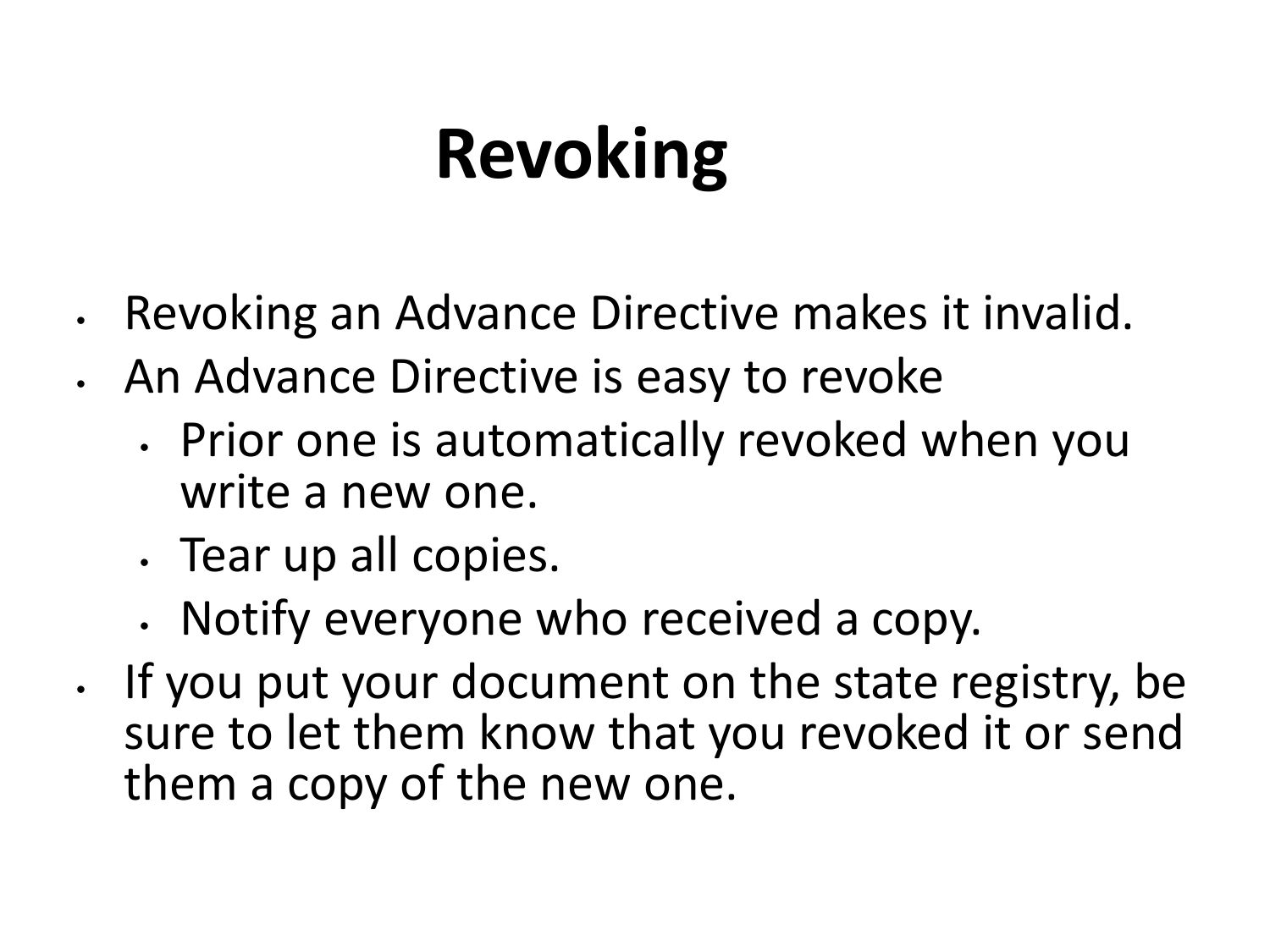#### **Why Not Just Use Guardianship?**

Guardianship is an option for individuals who cannot make decisions for themselves, but it comes at a high price, both in terms of money and in terms of lost rights.

The only way for an adult (age 18 or older) to have a guardian is through a court process. Most people choose to hire an attorney to handle the paperwork and the process.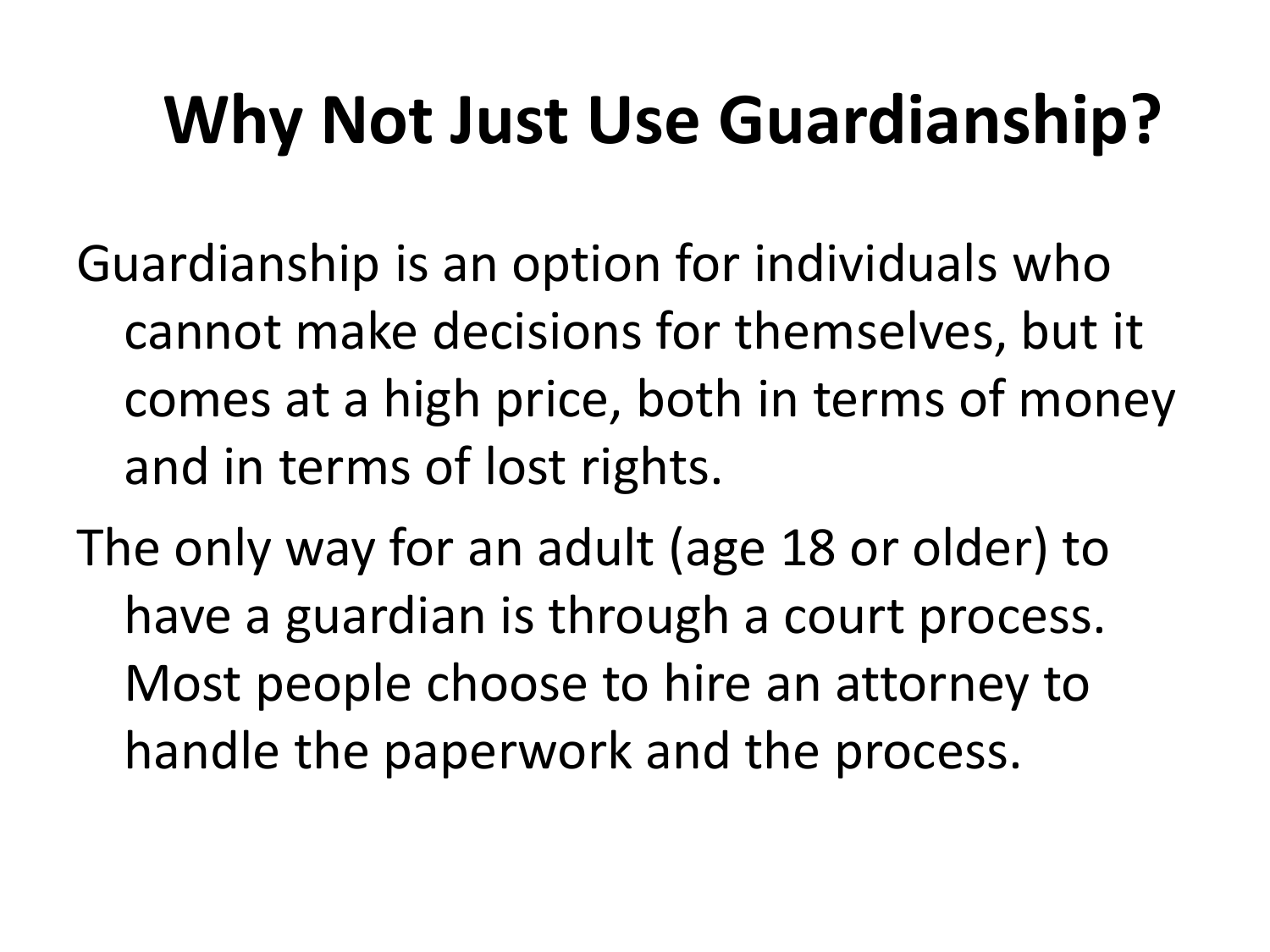## **Why Not Just Use Guardianship?**

- Guardianship is a last resort because:
	- It takes away basic rights.
	- It is the most restrictive choice.
	- There is stigma and humiliation involved when a person is declared incompetent.
	- It is expensive.
	- It is often unnecessary.
	- It is usually permanent (the only way to end it is to return to court).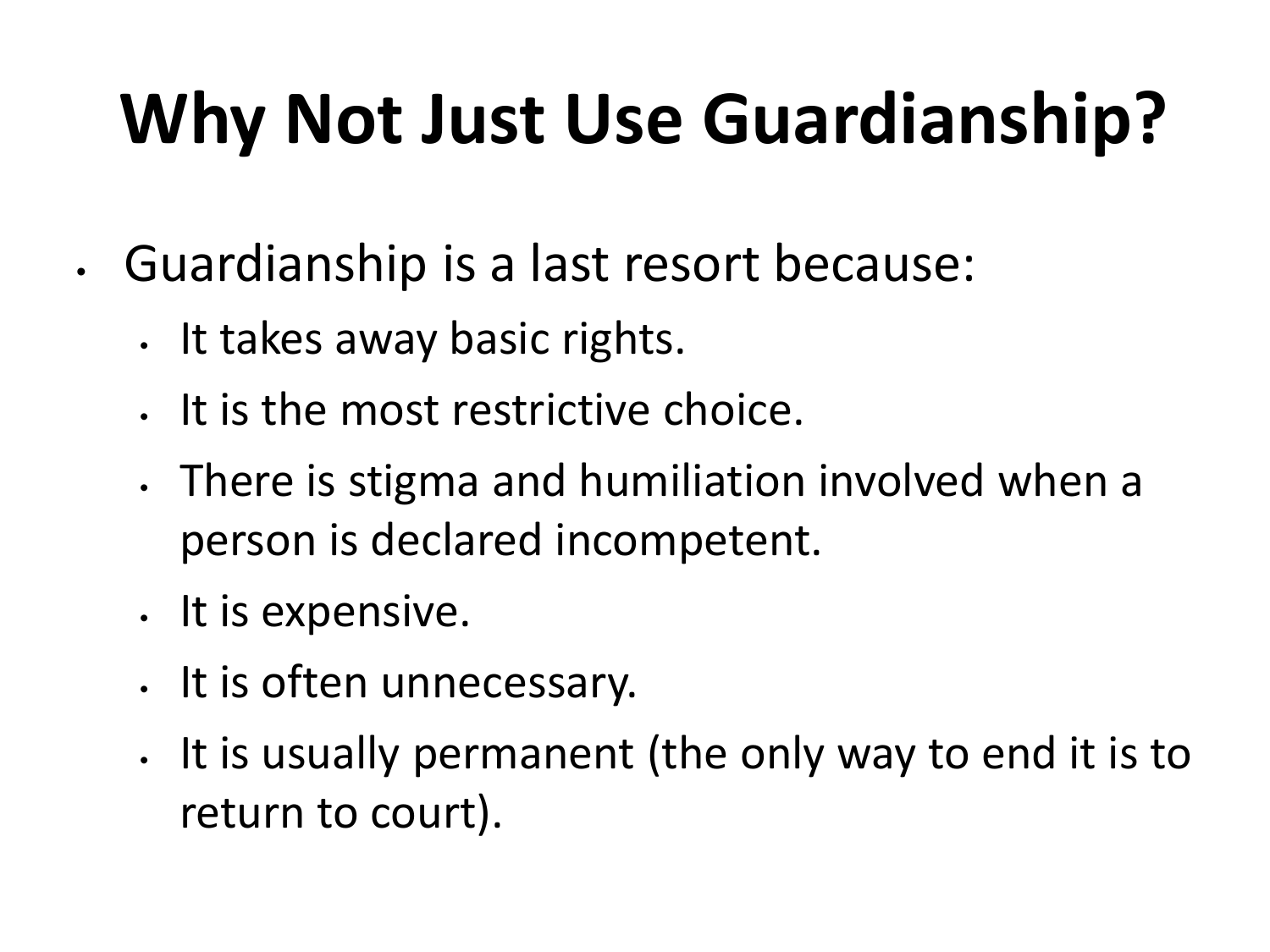## **Why Not Just Use Guardianship?**

Once the court finds you need a guardian, you lose the right to:

- \*Make medical decisions \*Decide where you live
- \*Marry and divorce \*Vote
- - \*Write an Advance Directive \*Drive
	- \*Possess a firearm
	- \*Buy, sell or rent property
	- \*Decide how your money is spent (conservatorship)

\*Enter contracts \*Make or change a will